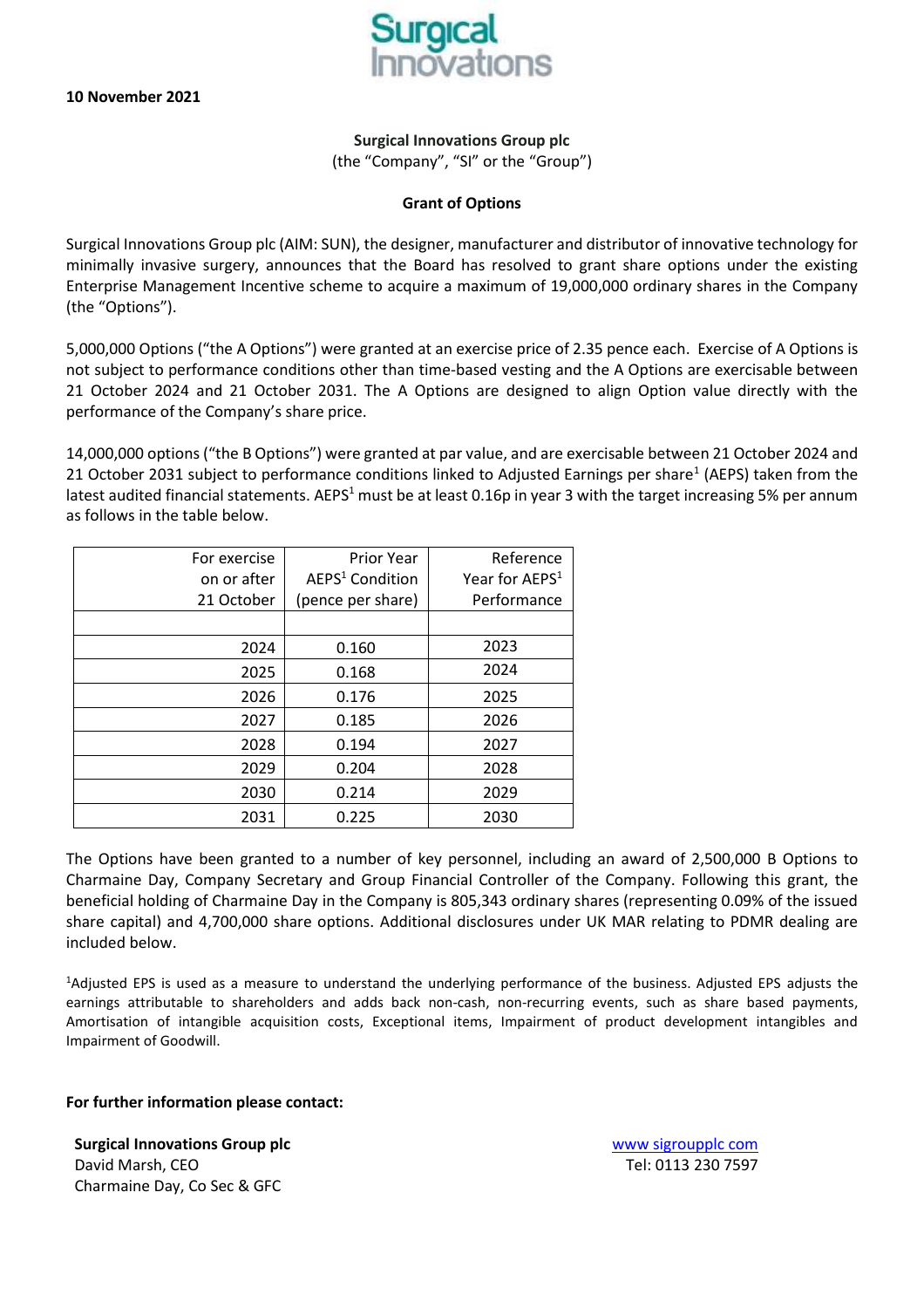Paul McManus / Lianne Applegarth

**Walbrook PR (Financial PR & Investor Relations) Tel: 020 7933 8780 or si@walbrookpr.com<br>Paul McManus / Lianne Applegarth Mob: 07980 541 893 / 07584 391 303** 

| 1            | Details of the person discharging managerial responsibilities / person closely associated                                                                                                               |                                                                                      |  |
|--------------|---------------------------------------------------------------------------------------------------------------------------------------------------------------------------------------------------------|--------------------------------------------------------------------------------------|--|
| a)           | Name                                                                                                                                                                                                    | Charmaine Day                                                                        |  |
| $\mathbf{2}$ | <b>Reason for the notification</b>                                                                                                                                                                      |                                                                                      |  |
| a)           | Position/status                                                                                                                                                                                         | Company Secretary and Group Financial Controlller,<br>Surgical Innovations Group plc |  |
| b)           | Initial notification / Amendment                                                                                                                                                                        | <b>Initial Notification</b>                                                          |  |
| 3            | auctioneer or auction monitor                                                                                                                                                                           | Details of the issuer, emission allowance market participant, auction platform,      |  |
| a)           | Name                                                                                                                                                                                                    | Surgical Innovations Group plc                                                       |  |
| b)           | LEI                                                                                                                                                                                                     | 2138004GHGUH3HUZE156                                                                 |  |
| 4            | Details of the transaction(s): section to be repeated for (i) each type of instrument; (ii)<br>each type of transaction; (iii) each date; and (iv) each place where transactions have<br>been conducted |                                                                                      |  |
| a)           | Description of the financial<br>instrument, type of instrument                                                                                                                                          | Options over Ordinary Shares of 1p                                                   |  |
|              | <b>Identification code</b>                                                                                                                                                                              | GB0004016704                                                                         |  |
|              | b) Nature of the transaction                                                                                                                                                                            | Grant of Options                                                                     |  |
| c)           | Price(s) and volume(s)                                                                                                                                                                                  | Price<br>Volume(s)<br>1.00p (Exercise price)<br>2,500,000                            |  |
| d)           | Aggregated information                                                                                                                                                                                  |                                                                                      |  |
|              | - Aggregated volume                                                                                                                                                                                     | N/A - Single Transaction                                                             |  |
|              | - Price                                                                                                                                                                                                 |                                                                                      |  |
| e)           | Date of the transaction                                                                                                                                                                                 | 8 November 2021                                                                      |  |